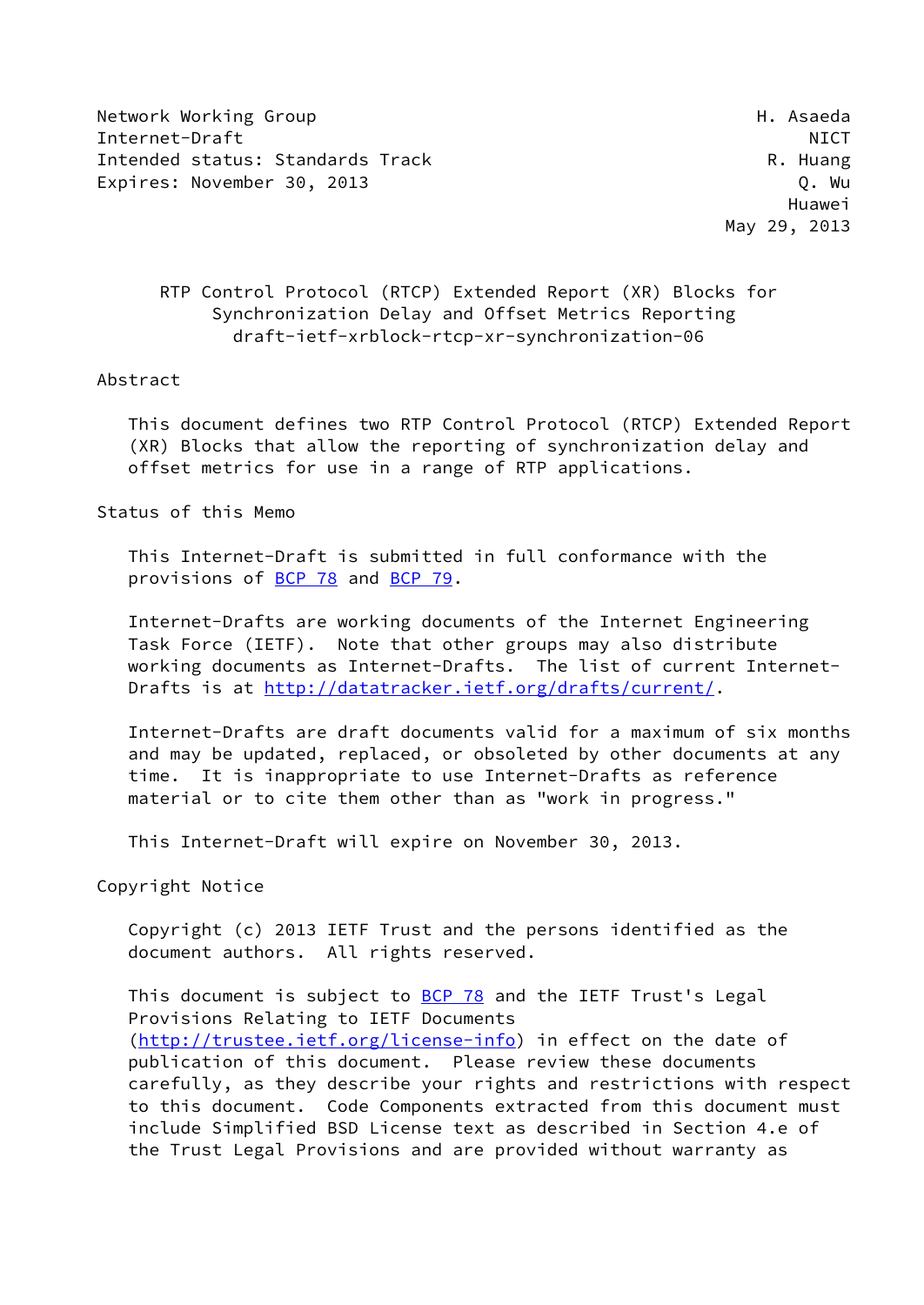| Internet-Draft | SDO Report Blocks | May 2013 |
|----------------|-------------------|----------|
|----------------|-------------------|----------|

described in the Simplified BSD License.

# Table of Contents

|      | 1.1. Synchronization Delay and Offset Metrics Reporting                  |  |  |  |  |
|------|--------------------------------------------------------------------------|--|--|--|--|
|      |                                                                          |  |  |  |  |
| 1.2. | RTCP and RTCP XR Reports 3                                               |  |  |  |  |
| 1.3. | Performance Metrics Framework 3                                          |  |  |  |  |
| 1.4. |                                                                          |  |  |  |  |
|      |                                                                          |  |  |  |  |
|      |                                                                          |  |  |  |  |
|      | $\underline{3}$ . RTP Flows Initial Synchronization Delay Report Block 5 |  |  |  |  |
| 3.1. | Metric Block Structure 5                                                 |  |  |  |  |
|      | 3.2. Definition of Fields in RTP Flow Initial                            |  |  |  |  |
|      | Synchronization Delay Metrics Block $\cdots \cdots \cdots$               |  |  |  |  |
|      | 4. RTP Flows Synchronization Offset Metrics Block 6                      |  |  |  |  |
| 4.1. |                                                                          |  |  |  |  |
| 4.2. | Definition of Fields in RTP Flow General                                 |  |  |  |  |
|      | Synchronization Offset Metrics Block $\frac{7}{2}$                       |  |  |  |  |
|      |                                                                          |  |  |  |  |
|      | $5.1$ . SDP rtcp-xr-attrib Attribute Extension 9                         |  |  |  |  |
|      |                                                                          |  |  |  |  |
| 6.   |                                                                          |  |  |  |  |
|      | 7. Security Considerations 10                                            |  |  |  |  |
| 8.   |                                                                          |  |  |  |  |
| 9.   |                                                                          |  |  |  |  |
|      | <u>9.1</u> . Normative References 11                                     |  |  |  |  |
|      | 9.2. Informative References 11                                           |  |  |  |  |
|      | Appendix A. Metrics represented using RFC6390 Template 12                |  |  |  |  |
|      |                                                                          |  |  |  |  |
|      | B.1. draft-ietf-xrblock-rtcp-xr-syncronization-06 13                     |  |  |  |  |
| B.2. | draft-ietf-xrblock-rtcp-xr-syncronization-05 13                          |  |  |  |  |
| B.3. | draft-ietf-xrblock-rtcp-xr-syncronization-04 13                          |  |  |  |  |
|      | B.4. draft-ietf-xrblock-rtcp-xr-syncronization-03 13                     |  |  |  |  |
|      | B.5. draft-ietf-xrblock-rtcp-xr-syncronization-02 13                     |  |  |  |  |
|      |                                                                          |  |  |  |  |
|      |                                                                          |  |  |  |  |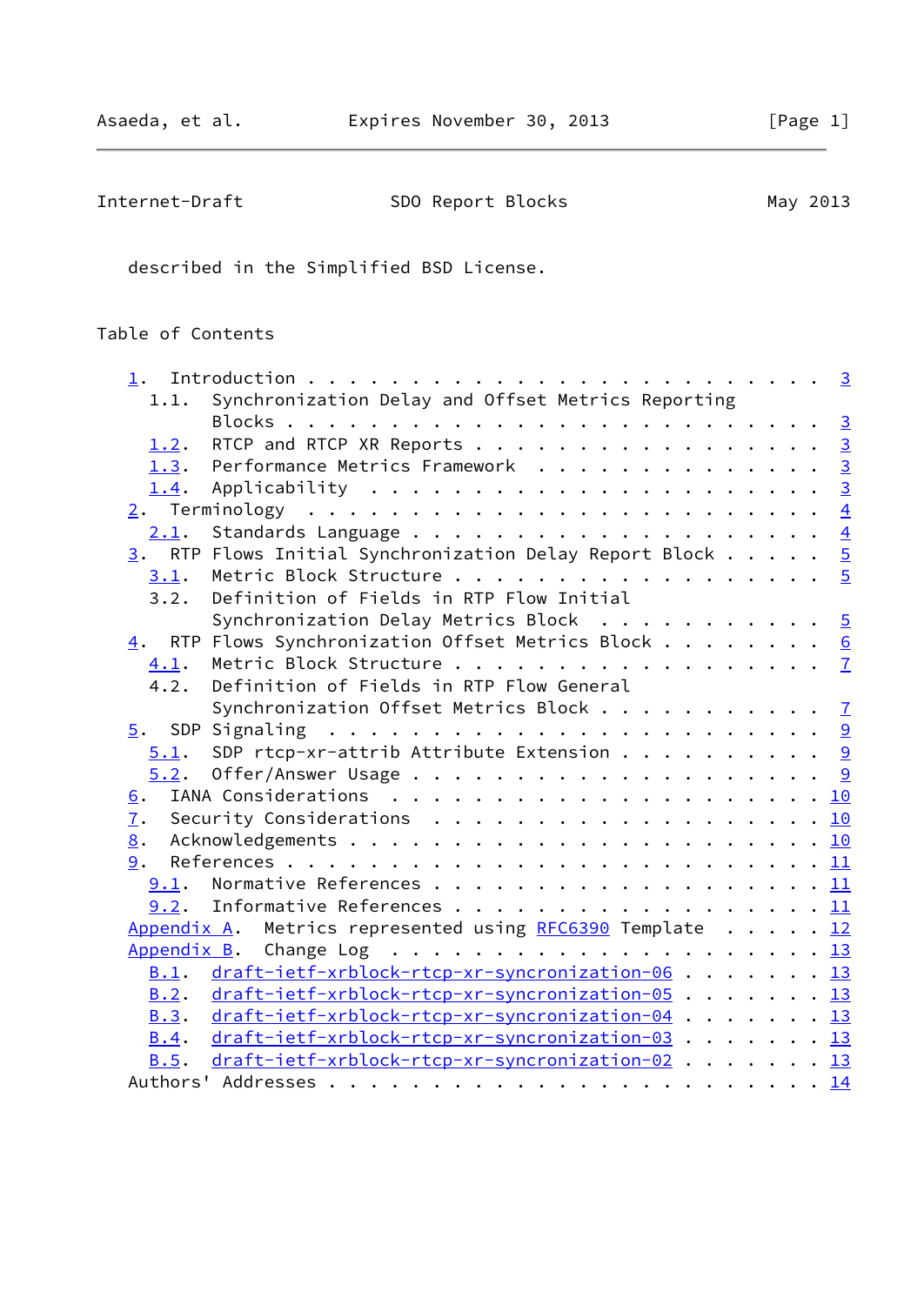Asaeda, et al. **Expires November 30, 2013** [Page 2]

<span id="page-2-1"></span>Internet-Draft SDO Report Blocks May 2013

### <span id="page-2-0"></span>[1](#page-2-0). Introduction

<span id="page-2-5"></span>[1.1](#page-2-5). Synchronization Delay and Offset Metrics Reporting Blocks

 This document defines two new block types to augment those defined in [\[RFC3611](https://datatracker.ietf.org/doc/pdf/rfc3611)], for use in a range of RTP applications.

 The first new block type supports reporting of Initial Synchronization Delay to establish multimedia session. Information is recorded about time difference between the start of RTP sessions and the time the RTP receiver acquires all components of RTP sessions in the multimedia session [[RFC6051](https://datatracker.ietf.org/doc/pdf/rfc6051)].

 The second new block type supports reporting of the relative synchronization offset time of two arbitrary streams (e.g., between audio and video streams), with the same RTCP CNAME included in RTCP SDES packets [\[RFC3550](https://datatracker.ietf.org/doc/pdf/rfc3550)].

 These metrics belong to the class of transport level metrics defined in [[RFC6792\]](https://datatracker.ietf.org/doc/pdf/rfc6792).

<span id="page-2-2"></span>[1.2](#page-2-2). RTCP and RTCP XR Reports

The use of RTCP for reporting is defined in [\[RFC3550](https://datatracker.ietf.org/doc/pdf/rfc3550)]. [\[RFC3611](https://datatracker.ietf.org/doc/pdf/rfc3611)] defined an extensible structure for reporting using an RTCP Extended Report (XR). This document defines a new Extended Report block for use with [\[RFC3550](https://datatracker.ietf.org/doc/pdf/rfc3550)] and [\[RFC3611](https://datatracker.ietf.org/doc/pdf/rfc3611)].

<span id="page-2-3"></span>[1.3](#page-2-3). Performance Metrics Framework

The RTP Monitoring Architectures [\[RFC6792](https://datatracker.ietf.org/doc/pdf/rfc6792)] provides guideline for reporting block format using RTCP XR. The new report block described in this memo is in compliance with the monitoring architecture specified in [\[RFC6792](https://datatracker.ietf.org/doc/pdf/rfc6792)].

<span id="page-2-4"></span>[1.4](#page-2-4). Applicability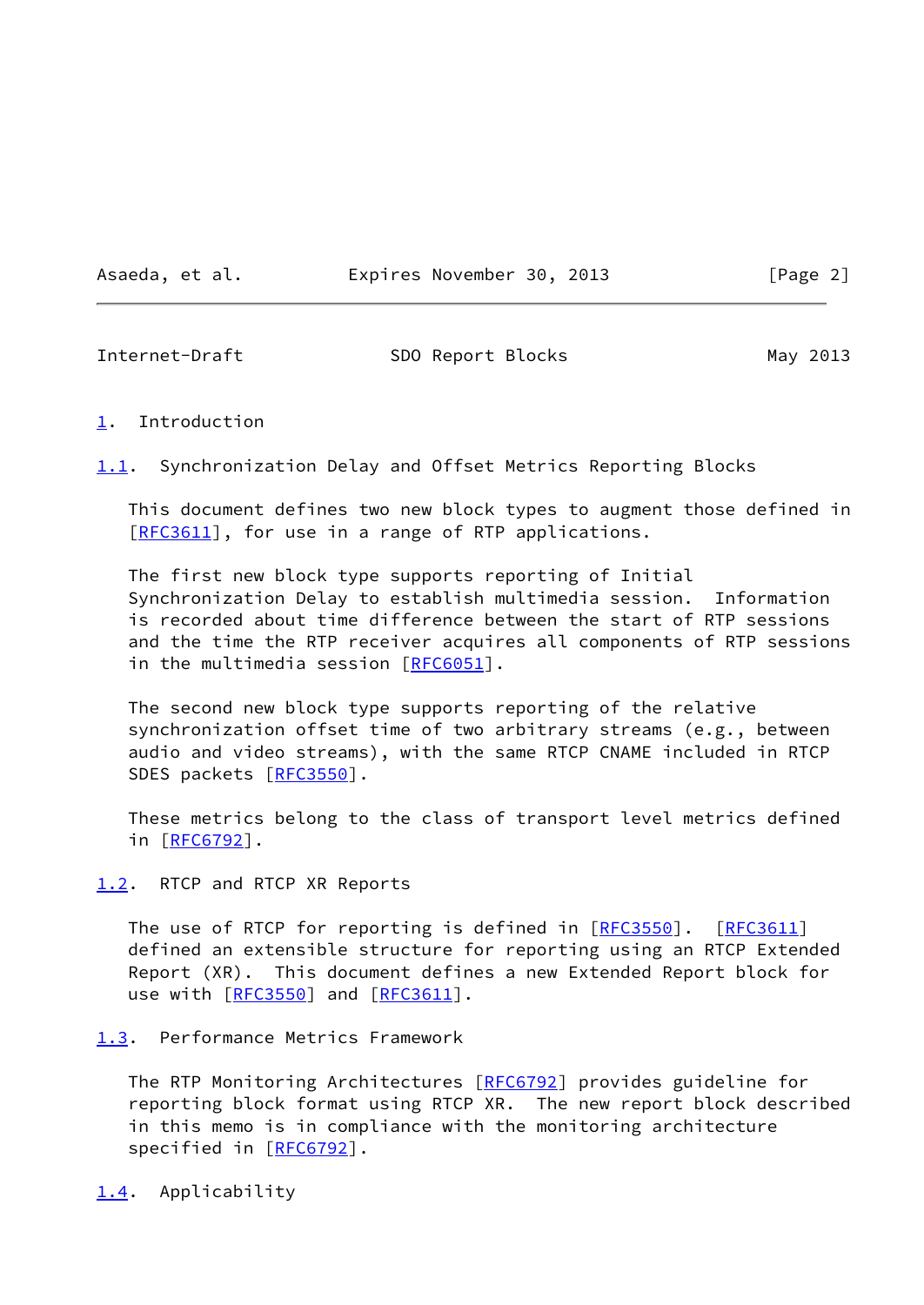When joining each session in layered video sessions [\[RFC6190](https://datatracker.ietf.org/doc/pdf/rfc6190)] or the multimedia session, a receiver may not synchronize playout across the multimedia session or layered video session until RTCP SR packets have been received on all components of RTP sessions. The component RTP session are referred to as each RTP session for each media type in multimedia session or separate RTP session for each layer in the layered video session. For multicast session, the initial synchronization delay metric varies with the session bandwidth, the number of members, and the number of senders in the session. The RTP flow Initial synchronization delay block defined in this document can be used to report such metric, i.e., the initial synchronization

| Asaeda, et al. |  | Expires November 30, 2013 |  | [Page 3] |  |
|----------------|--|---------------------------|--|----------|--|
|----------------|--|---------------------------|--|----------|--|

<span id="page-3-0"></span>Internet-Draft SDO Report Blocks May 2013

 delay to receive all the RTP streams belonging to the same multimedia session or layered video session. In the absence of packet loss, the initial synchronization delay equals to the average time taken to receive the first RTCP packet in the RTP session with the longest RTCP reporting interval. In the presence of packet loss, the media synchronization should rely on the in-band mapping of RTP and NTP- format timestamps [[RFC6051](https://datatracker.ietf.org/doc/pdf/rfc6051)] or wait until the reporting interval has passed, and the next RTCP SR packet is sent.

 Receivers of the RTP flow initial synchronization delay block could use this metric to compare with targets (i.e., Service Level Agreement or thresholds of the system) to help ensure the quality of real-time application performance.

 In an RTP multimedia session, there can be an arbitrary number of streams carried in different RTP sessions, with the same RTCP CNAME. These streams may be not synchronized with each other. For example, one audio stream and one video stream belong to the same session, and the audio stream is transmitted lagging behind video stream for multiple tens of milliseconds [[TR-126](#page-12-3)]. The RTP Flows Synchronization Offset block can be used to report such synchronization offset between video stream and audio stream. This block is also applied to the case where an RTP session can contain media streams with media from multiple media types. The metrics defined in the RTP flows synchronization Offset block can be used by network manager for trouble shooting and dealing with user experience issues.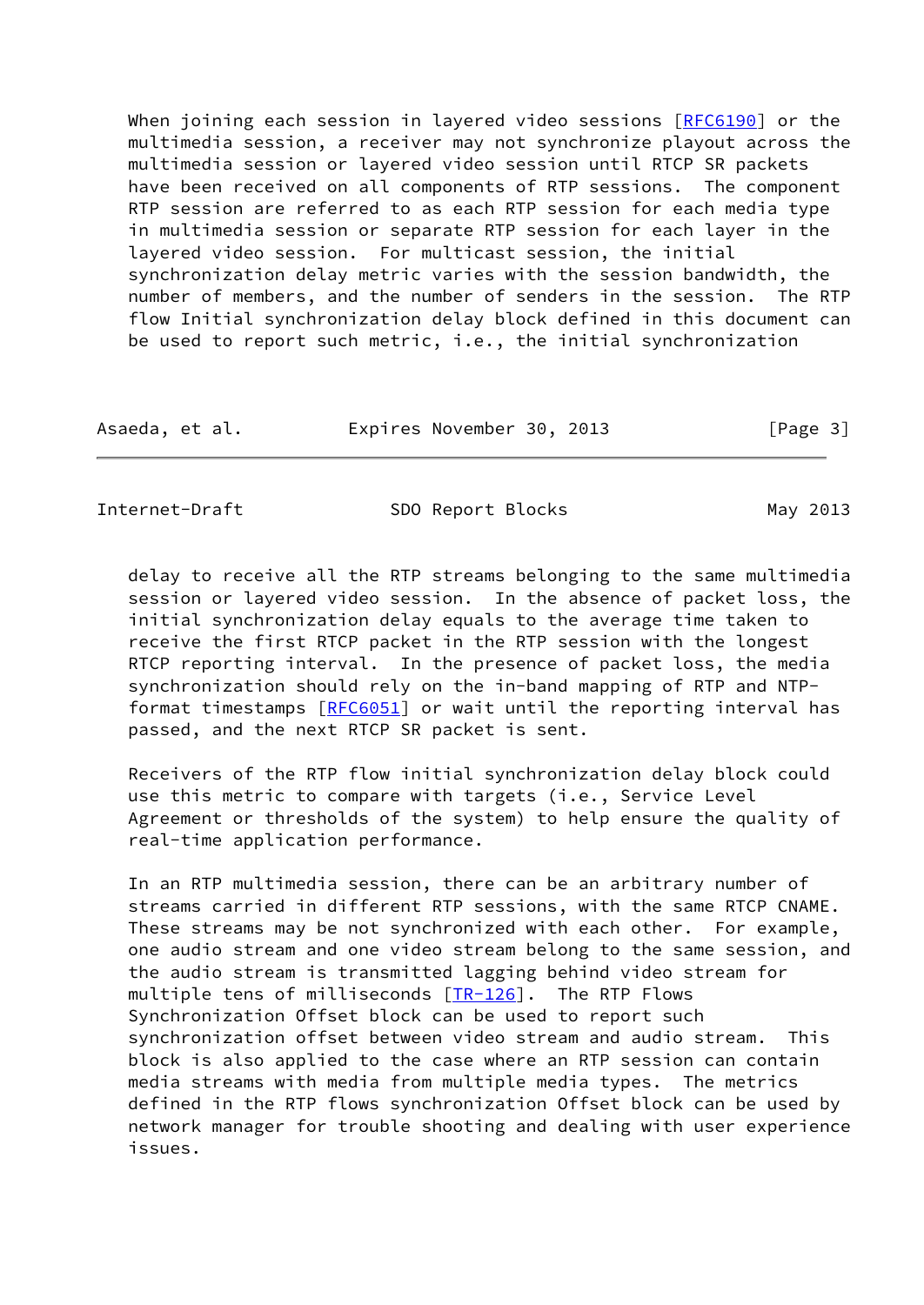## <span id="page-4-0"></span>[2](#page-4-0). Terminology

<span id="page-4-1"></span>[2.1](#page-4-1). Standards Language

 The key words "MUST", "MUST NOT", "REQUIRED", "SHALL", "SHALL NOT", "SHOULD", "SHOULD NOT", "RECOMMENDED", "MAY", and "OPTIONAL" in this document are to be interpreted as described in [RFC 2119 \[RFC2119](https://datatracker.ietf.org/doc/pdf/rfc2119)].

In addition, the following terms are defined:

Initial Synchronization Delay:

 A multimedia session comprises a set of concurrent RTP sessions among a common group of participants, using one RTP session for each media type. The initial synchronization Delay is the average time for receiver to synchronize all components of a multimedia session [[RFC6051\]](https://datatracker.ietf.org/doc/pdf/rfc6051).

| Asaeda, et al. | Expires November 30, 2013 |  | [Page 4] |
|----------------|---------------------------|--|----------|
|----------------|---------------------------|--|----------|

<span id="page-4-3"></span>Internet-Draft SDO Report Blocks May 2013

Synchronization Offset:

 Synchronization between two media streams must be maintained to ensure satisfactory QoE. Two media streams can be of the same or different media type belonging to one RTP session or in different media types belonging to one multimedia session. The Synchronization Offset is the relative time difference of the two media streams that need to be synchronized.

<span id="page-4-2"></span>[3](#page-4-2). RTP Flows Initial Synchronization Delay Report Block

 This block is sent by RTP receivers and reports Initial synchronization delay beyond the information carried in the standard RTCP packet format. Information is recorded about time difference between the start of multimedia session and the time when the RTP receiver acquires all components of RTP sessions [\[RFC6051](https://datatracker.ietf.org/doc/pdf/rfc6051)] measured at the receiving end of RTP stream.

 This block needs only be exchanged occasionally, for example sent once at the start of RTP session.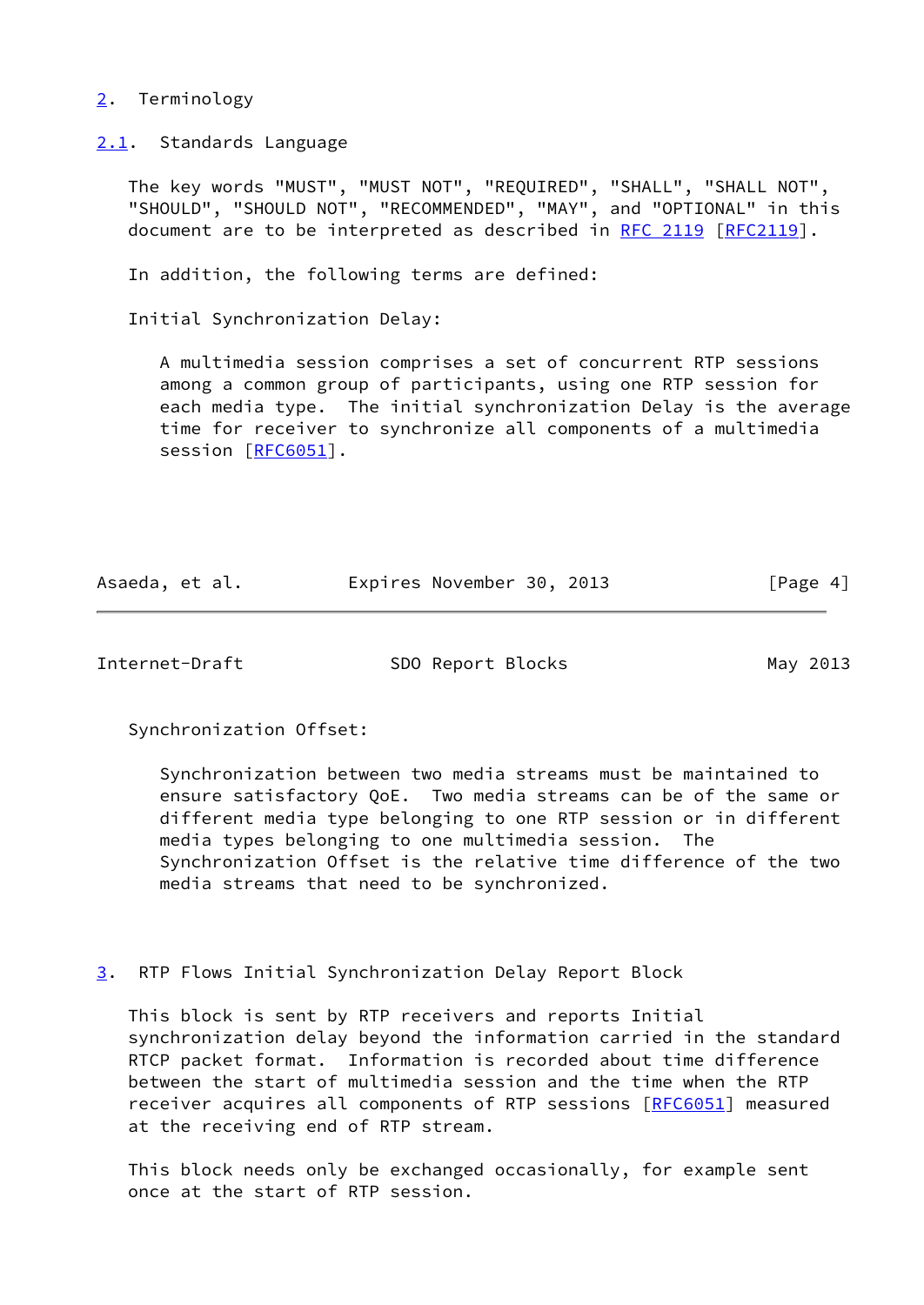### <span id="page-5-0"></span>[3.1](#page-5-0). Metric Block Structure

 The RTP Flows Initial Synchronization Delay Report Block has the following format:

0 1 2 3 0 1 2 3 4 5 6 7 8 9 0 1 2 3 4 5 6 7 8 9 0 1 2 3 4 5 6 7 8 9 0 1 +-+-+-+-+-+-+-+-+-+-+-+-+-+-+-+-+-+-+-+-+-+-+-+-+-+-+-+-+-+-+-+-+ BT=RFISD | Reserved | Block length=2 +-+-+-+-+-+-+-+-+-+-+-+-+-+-+-+-+-+-+-+-+-+-+-+-+-+-+-+-+-+-+-+-+ SSRC of Source +-+-+-+-+-+-+-+-+-+-+-+-+-+-+-+-+-+-+-+-+-+-+-+-+-+-+-+-+-+-+-+-+ | Initial Synchronization Delay | +-+-+-+-+-+-+-+-+-+-+-+-+-+-+-+-+-+-+-+-+-+-+-+-+-+-+-+-+-+-+-+-+

<span id="page-5-2"></span>[3.2](#page-5-2). Definition of Fields in RTP Flow Initial Synchronization Delay Metrics Block

Block type (BT): 8 bits

 The RTP Flows Initial Synchronization Delay Report Block is identified by the constant <RFISD>.

 [Note to RFC Editor: please replace RFISD with the IANA provided RTCP XR block type for this block.]

| Asaeda, et al. | Expires November 30, 2013 | [Page 5] |
|----------------|---------------------------|----------|
|----------------|---------------------------|----------|

<span id="page-5-1"></span>

| Internet-Draft<br>May 2013 |  | SDO Report Blocks |  |  |
|----------------------------|--|-------------------|--|--|
|----------------------------|--|-------------------|--|--|

Reserved: 8 bits

 This field is reserved for future definition. In the absence of such a definition, the bits in this field MUST be set to zero and ignored by the receiver.

Block length: 16 bits

 The constant 2, in accordance with the definition of this field in Section [3 of RFC 3611](https://datatracker.ietf.org/doc/pdf/rfc3611#section-3) [\[RFC3611](https://datatracker.ietf.org/doc/pdf/rfc3611)].

SSRC of source: 32 bits

 The SSRC of the media source SHALL be set to the value of the SSRC identifier carried in any arbitrary component of RTP sessions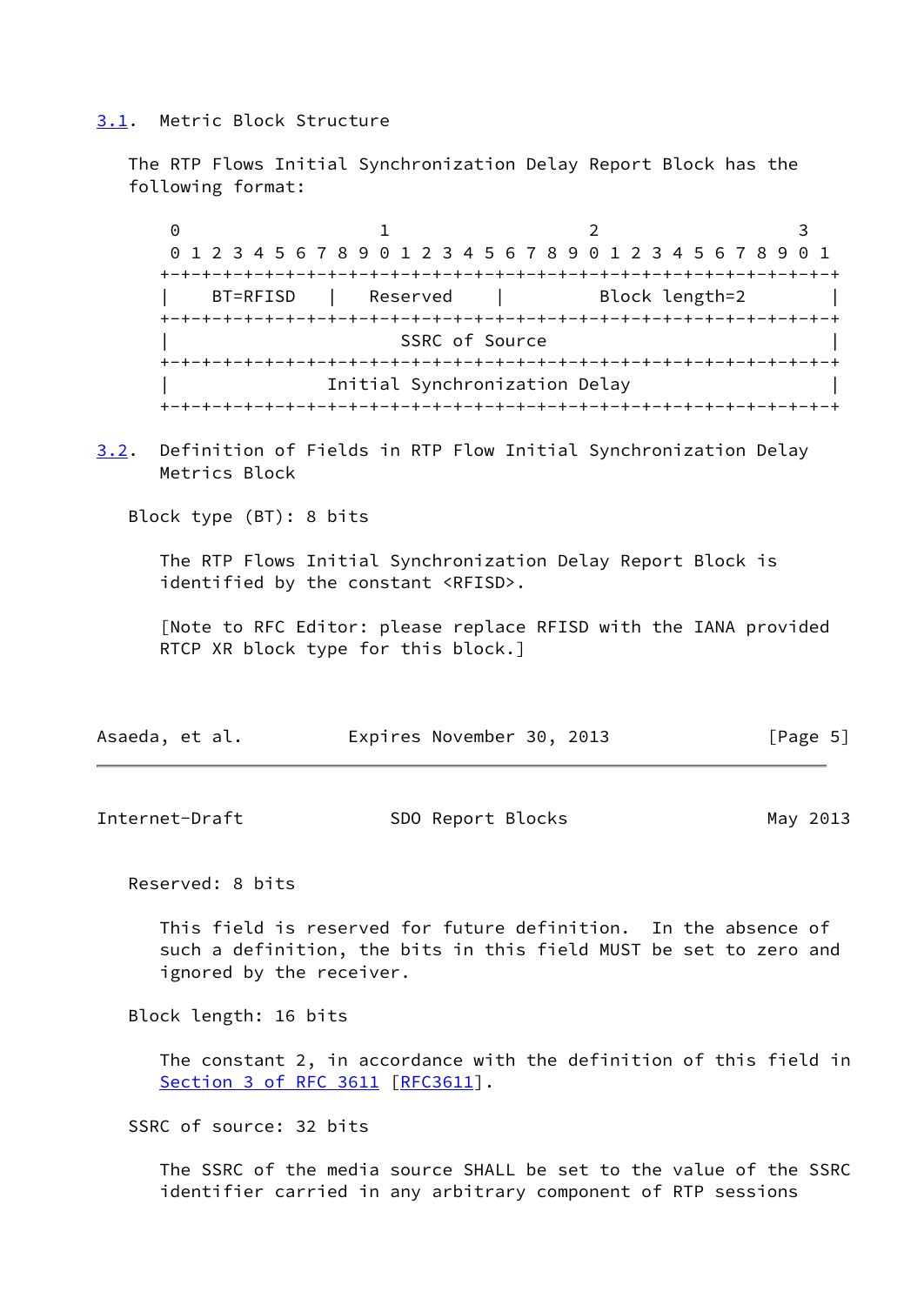belonging to the same multimedia session.

Initial Synchronization Delay: 32 bits

 The average delay, expressed in units of 1/65536 seconds, from the beginning of multimedia session [[RFC6051\]](https://datatracker.ietf.org/doc/pdf/rfc6051) to the time when RTCP packets are received on all of the components RTP sessions. It is recommended that the beginning of multimedia session is chosen as the time when the receiver has joined the first RTP session of the multimedia session. The value of the initial synchronization delay is calculated based on received RTCP SR packets or the RTP header extension containing in-band mapping of RTP and NTP-format timestamps [[RFC6051](https://datatracker.ietf.org/doc/pdf/rfc6051)]. If there is no packet loss, the initial synchronization delay is expected to be equal to the average time taken to receive the first RTCP packet in the RTP session with the longest RTCP reporting interval or the average time taken to receive the first RTP header extension containing in-band mapping of RTP and NTP-format timestamps.

 If the measurement is unavailable, the value of this field with all bits set to 1 MUST be reported.

### <span id="page-6-0"></span>[4](#page-6-0). RTP Flows Synchronization Offset Metrics Block

 In the RTP multimedia sessions or one RTP session, there can be an arbitrary number of Media streams and each media stream (e.g., audio stream or video stream) is sent in a separate RTP stream. In case of one RTP session, each media stream or each medium uses different SSRC. The receiver associates RTP streams to be synchronized by means of RTCP CNAME contained in the RTCP Source Description (SDES) packets [\[RFC3550](https://datatracker.ietf.org/doc/pdf/rfc3550)].

| Asaeda, et al. | Expires November 30, 2013 | [Page 6] |
|----------------|---------------------------|----------|
|                |                           |          |

<span id="page-6-1"></span>

Internet-Draft SDO Report Blocks May 2013

 This block is sent by RTP receivers and reports synchronization offset of two arbitrary RTP streams that needs to be synchronized in the RTP multimedia session. Information is recorded about the relative average time difference between two arbitrary RTP streams (one is reporting stream, the other is reference stream) with the same CNAME and measured at the receiving end of RTP stream. In order to tell what the offset of reporting stream is relative to, the block for reference stream with synchronization offset of zero should be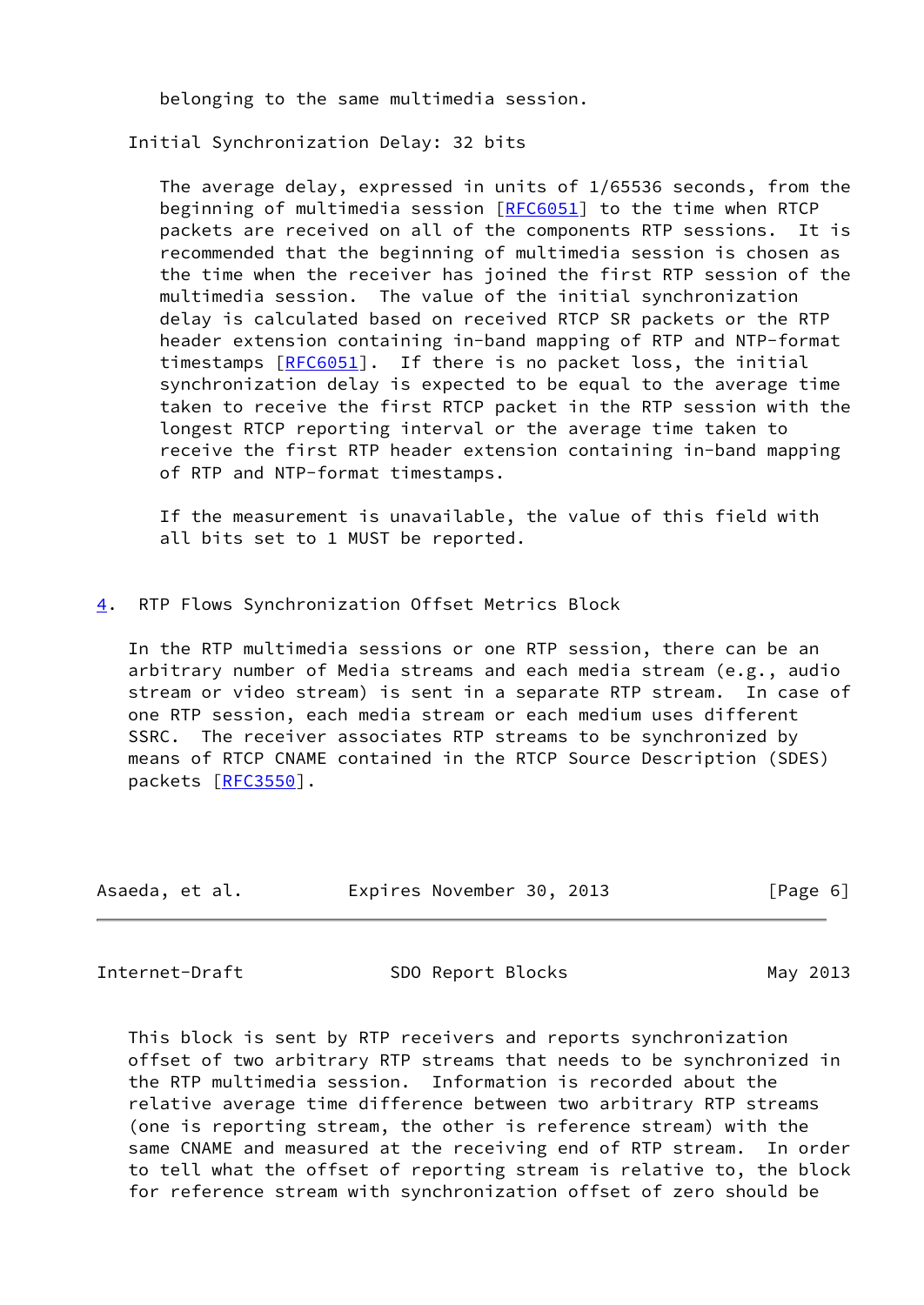reported.

 Instances of this Block refer by Synchronization source (SSRC) to the separate auxiliary Measurement Information block [\[RFC6776](https://datatracker.ietf.org/doc/pdf/rfc6776)] which describes measurement periods in use (see [\[RFC6776\] section](https://datatracker.ietf.org/doc/pdf/rfc6776#section-4.2) 4.2). This metrics block relies on the measurement period in the Measurement Information block indicating the span of the report and SHOULD be sent in the same compound RTCP packet as the measurement information block. If the measurement period is not received in the same compound RTCP packet as this Block, this Block MUST be discarded.

<span id="page-7-0"></span>[4.1](#page-7-0). Metric Block Structure

 The RTP Flow General Synchronization Offset Report Block has the following format:

0 1 2 3 0 1 2 3 4 5 6 7 8 9 0 1 2 3 4 5 6 7 8 9 0 1 2 3 4 5 6 7 8 9 0 1 +-+-+-+-+-+-+-+-+-+-+-+-+-+-+-+-+-+-+-+-+-+-+-+-+-+-+-+-+-+-+-+-+ BT=RFSO | I | Reserved | Block length=3 +-+-+-+-+-+-+-+-+-+-+-+-+-+-+-+-+-+-+-+-+-+-+-+-+-+-+-+-+-+-+-+-+ SSRC of source +-+-+-+-+-+-+-+-+-+-+-+-+-+-+-+-+-+-+-+-+-+-+-+-+-+-+-+-+-+-+-+-+ Synchronization Offset, most significant word +-+-+-+-+-+-+-+-+-+-+-+-+-+-+-+-+-+-+-+-+-+-+-+-+-+-+-+-+-+-+-+-+ Synchronization Offset, least significant word | +-+-+-+-+-+-+-+-+-+-+-+-+-+-+-+-+-+-+-+-+-+-+-+-+-+-+-+-+-+-+-+-+

<span id="page-7-1"></span>[4.2](#page-7-1). Definition of Fields in RTP Flow General Synchronization Offset Metrics Block

Block type (BT): 8 bits

 The RTP Flow General Synchronization Offset Report Block is identified by the constant <RFSO>.

 [Note to RFC Editor: please replace RFSO with the IANA provided RTCP XR block type for this block.]

| Asaeda, et al. | Expires November 30, 2013 | [Page 7] |
|----------------|---------------------------|----------|
|----------------|---------------------------|----------|

| Internet-Draft | SDO Report Blocks | May 2013 |
|----------------|-------------------|----------|
|                |                   |          |

Interval Metric Flag (I): 2 bits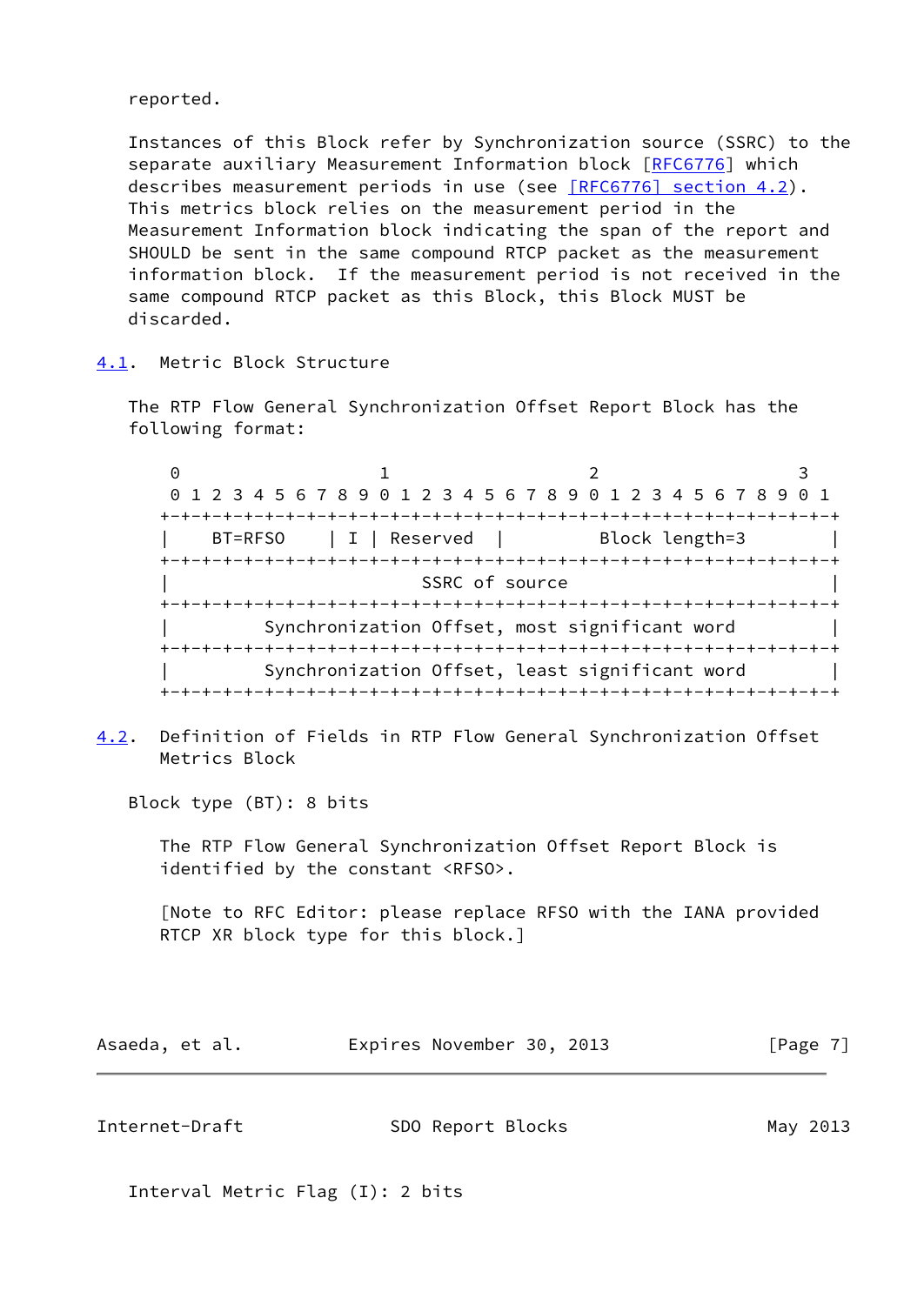This field is used to indicate whether the Burst/Gap Discard Summary Statistics metrics are Sampled, Interval or Cumulative metrics:

 I=10: Interval Duration - the reported value applies to the most recent measurement interval duration between successive metrics reports. I=11: Cumulative Duration - the reported value applies to the accumulation period characteristic of cumulative measurements. I=01: Sampled Value - the reported value is a sampled instantaneous value.

 In this document, the value I=00 is the reserved value and MUST NOT be used.

Reserved: 6 bits

 This field is reserved for future definition. In the absence of such a definition, the bits in this field MUST be set to zero and MUST be ignored by the receiver.

Block length: 16 bits

 The constant 3, in accordance with the definition of this field in Section [3 of RFC 3611](https://datatracker.ietf.org/doc/pdf/rfc3611#section-3) [\[RFC3611](https://datatracker.ietf.org/doc/pdf/rfc3611)].

SSRC of Source: 32 bits

 The SSRC of the media source SHALL be set to the value of the SSRC identifier of the reporting RTP stream to which the XR relates.

Synchronization Offset: 64 bits

 The synchronization offset of the reporting RTP stream relative to the reference stream with the same CNAME. The calculation of Synchronization Offset is similar to Difference D calculation in the [RFC3550](https://datatracker.ietf.org/doc/pdf/rfc3550). That is to say, if Si is the NTP timestamp from the reporting RTP packet i, and Ri is the time of arrival in NTP timestamp units for reporting RTP packet i, Sj is the NTP timestamp from the reference RTP packet j, and Rj is the time of arrival in NTP timestamp units for reference RTP packet j, then the value of the synchronization offset D may be expressed as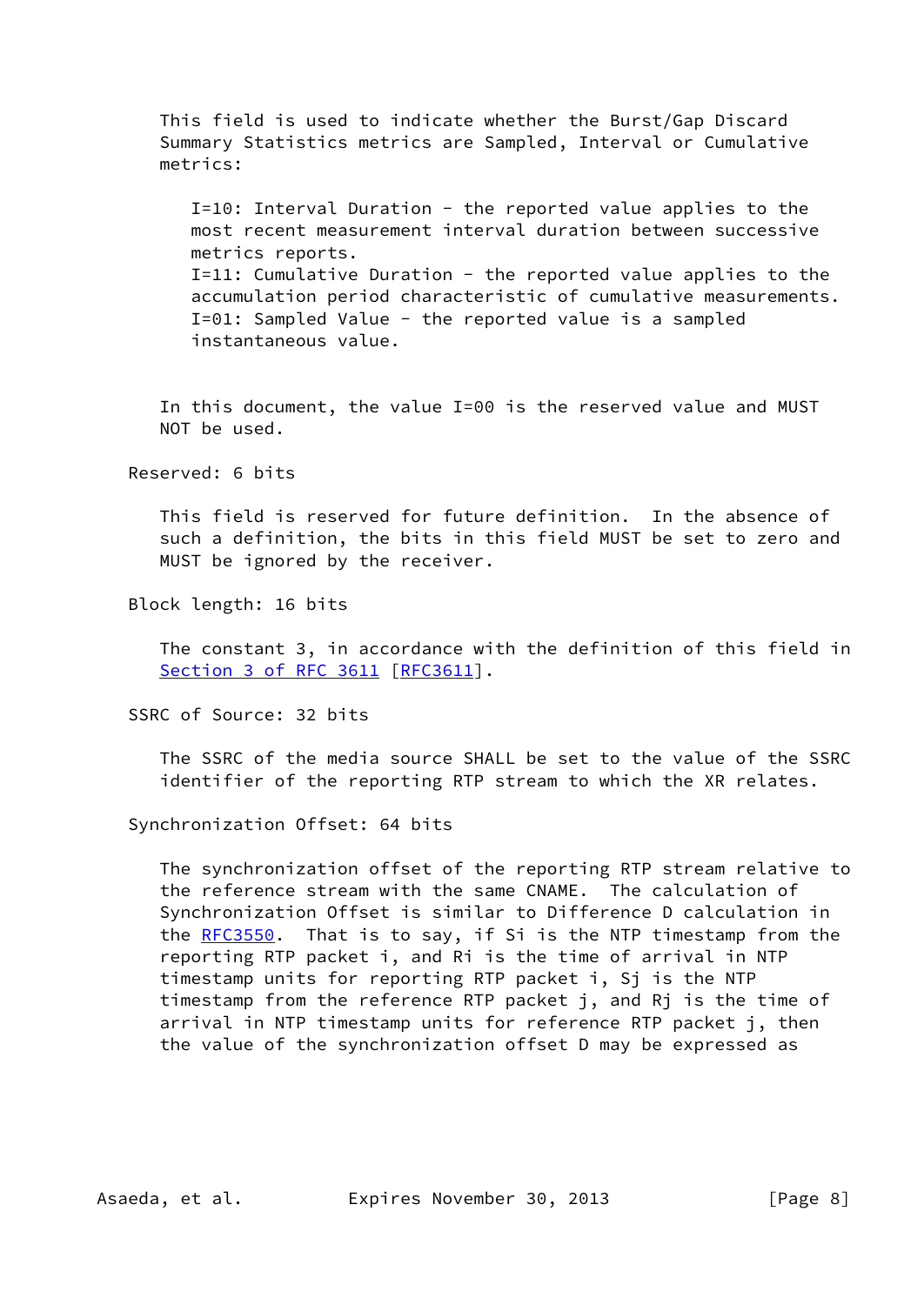<span id="page-9-1"></span>

Internet-Draft SDO Report Blocks May 2013

$$
D(i,j) = (Rj - Ri) - (Sj - Si) = (Rj - Sj) - (Ri - Si)
$$

 If in-band delivery of NTP-format timestamps is supported [[RFC6051\]](https://datatracker.ietf.org/doc/pdf/rfc6051), Si and Sj should be obtained directly from the RTP packets where NTP timestamps are available. If not, Si and Sj should be calculated from their corresponding RTP timestamps. The value of the synchronization offset is represented using a 64-bit signed NTP-format timestamp as defined in [\[RFC5905](https://datatracker.ietf.org/doc/pdf/rfc5905)], which is 64 bit signed fixed-point number with the integer part in the first 32 bits and the fractional part in the last 32 bits. A positive value of the synchronization offset means that the reporting stream leads before the reference stream, while a negative one means the reporting stream lags behind the reference stream. The synchronization offset of zero means the stream is the reference stream.

 If the measurement is unavailable, the value of this field with all bits set to 1 MUST be reported.

<span id="page-9-0"></span>[5](#page-9-0). SDP Signaling

 [RFC3611] defines the use of SDP (Session Description Protocol) [\[RFC4566](https://datatracker.ietf.org/doc/pdf/rfc4566)] for signaling the use of XR blocks. XR blocks MAY be used without prior signaling.

<span id="page-9-2"></span>[5.1](#page-9-2). SDP rtcp-xr-attrib Attribute Extension

 Two new parameters are defined for the two report blocks defined in this document to be used with Session Description Protocol (SDP) [\[RFC4566](https://datatracker.ietf.org/doc/pdf/rfc4566)] using the Augmented Backus-Naur Form (ABNF) [[RFC5234](https://datatracker.ietf.org/doc/pdf/rfc5234)]. They have the following syntax within the "rtcp-xr" attribute [\[RFC3611](https://datatracker.ietf.org/doc/pdf/rfc3611)]:

 xr-format = xr-rfisd-block / xr-rfso-block

 xr-rfisd-block = " rtp-flow-init-syn-delay" xr-rfso-block = " rtp-flow-syn-offset"

Refer to Section [5.1 of RFC 3611](https://datatracker.ietf.org/doc/pdf/rfc3611#section-5.1) [\[RFC3611](https://datatracker.ietf.org/doc/pdf/rfc3611)] for a detailed description and the full syntax of the "rtcp-xr" attribute.

<span id="page-9-3"></span>[5.2](#page-9-3). Offer/Answer Usage

When SDP is used in offer-answer context, the SDP Offer/Answer usage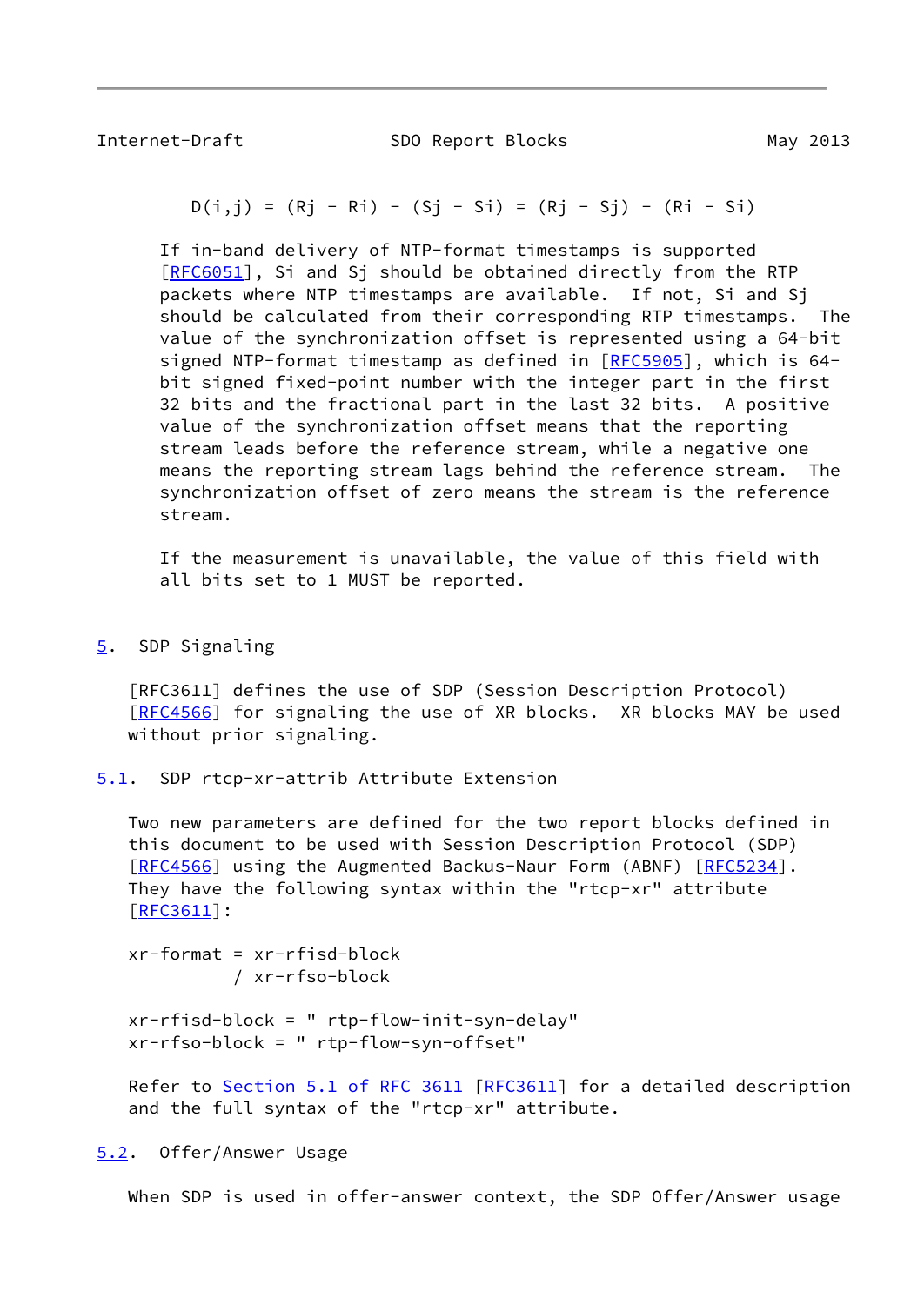defined in [[RFC3611\]](https://datatracker.ietf.org/doc/pdf/rfc3611) applies.

| Asaeda, et al. | Expires November 30, 2013 | [Page 9] |
|----------------|---------------------------|----------|
|----------------|---------------------------|----------|

<span id="page-10-1"></span>Internet-Draft SDO Report Blocks May 2013

<span id="page-10-0"></span>[6](#page-10-0). IANA Considerations

 New report block types for RTCP XR are subject to IANA registration. For general guidelines on IANA allocations for RTCP XR, refer to Section [6.2 of \[RFC3611\]](https://datatracker.ietf.org/doc/pdf/rfc3611#section-6.2).

 This document assigns two new block type values in the RTCP XR Block Type Registry:

 Name: RFISD Long Name: RTP Flows Initial Synchronization Delay Value <RFISD> Reference: [Section 3](#page-4-2)

 Name: RFSO Long Name: RTP Flows Synchronization Offset Metrics Block Value <RFSO> Reference: [Section 4](#page-6-0)

This document also registers two new SDP [\[RFC4566](https://datatracker.ietf.org/doc/pdf/rfc4566)] parameters for the "rtcp-xr" attribute in the RTCP XR SDP Parameters Registry:

- \* "xr-rfisd "
- \* "xr-rfso"

The contact information for the registrations is:

 Qin Wu sunseawq@huawei.com 101 Software Avenue, Yuhua District Nanjing, Jiangsu 210012, China

<span id="page-10-2"></span>[7](#page-10-2). Security Considerations

 The new RTCP XR report blocks proposed in this document introduces no new security considerations beyond those described in [[RFC3611](https://datatracker.ietf.org/doc/pdf/rfc3611)].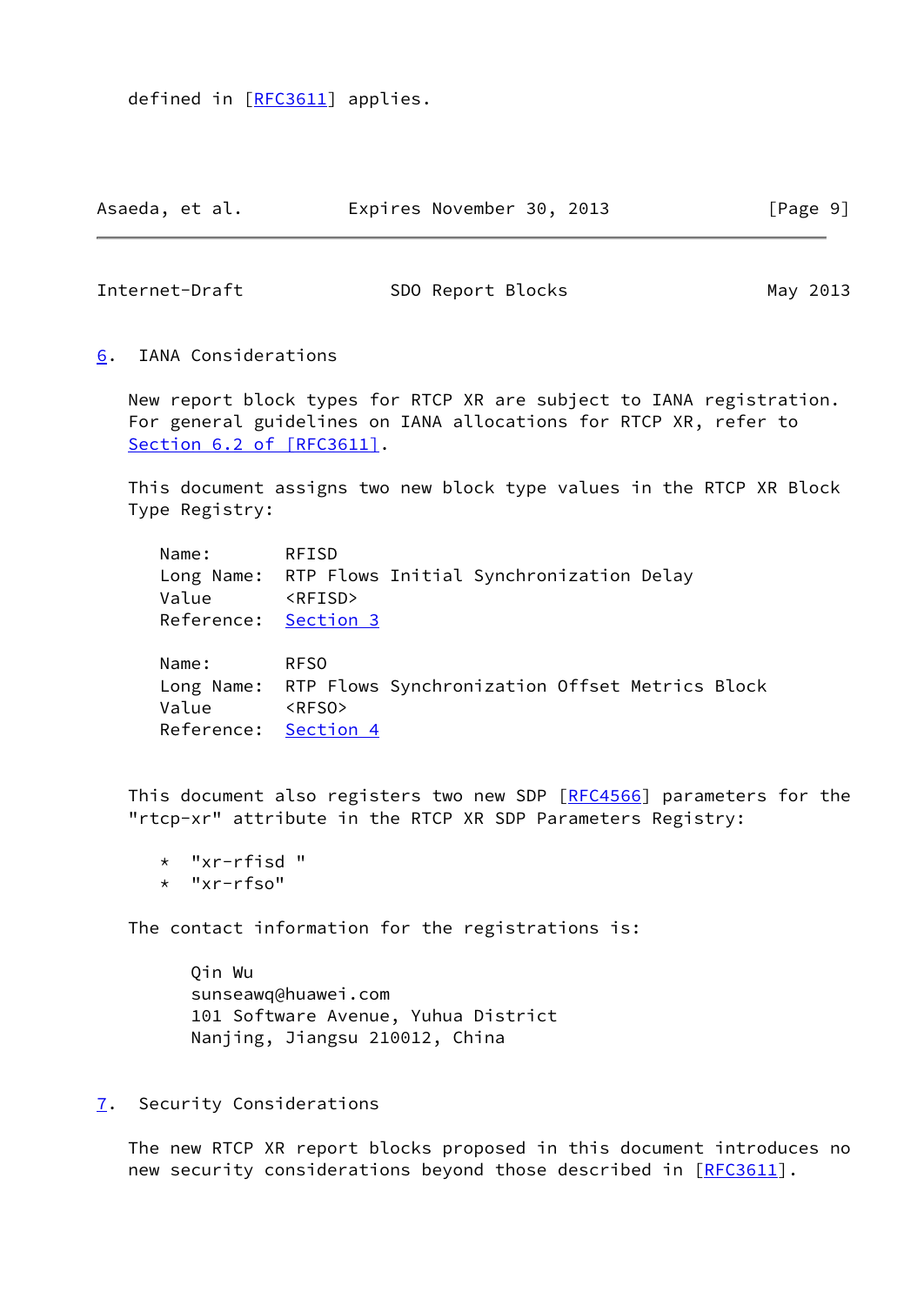# <span id="page-11-0"></span>[8](#page-11-0). Acknowledgements

 The authors would like to thank Bill Ver Steeg, David R Oran, Ali Begen, Colin Perkins, Roni Even, Kevin Gross, Jing Zhao, Fernando Boronat Segui, Mario Montagud Climent, Youqing Yang, Wenxiao Yu and Yinliang Hu,Jonathan Lennox for their valuable comments and suggestions on this document.

<span id="page-11-3"></span><span id="page-11-2"></span><span id="page-11-1"></span>

| Asaeda, et al.                   | Expires November 30, 2013                                                                                                                               | [Page 10] |
|----------------------------------|---------------------------------------------------------------------------------------------------------------------------------------------------------|-----------|
| Internet-Draft                   | SDO Report Blocks                                                                                                                                       | May 2013  |
| References<br>9.                 |                                                                                                                                                         |           |
|                                  | 9.1. Normative References                                                                                                                               |           |
| $\lceil \mathsf{RFC2119} \rceil$ | Bradner, S., "Key words for use in RFCs to Indicate<br>Requirement Levels", BCP 14, RFC 2119, March 1997.                                               |           |
| [REC3550]                        | Schulzrinne, H., Casner, S., Frederick, R., and V.<br>Jacobson, "RTP: A Transport Protocol for Real-Time<br>Applications", STD 64, RFC 3550, July 2003. |           |
| [RFC3611]                        | Friedman, T., Caceres, R., and A. Clark, "RTP Control<br>Protocol Extended Reports (RTCP XR)", RFC 3611,<br>November 2003.                              |           |
| [RFC4566]                        | Handley, M., Jacobson, V., and C. Perkins, "SDP: Session<br>Description Protocol", RFC 4566, July 2006.                                                 |           |
| [RFC5234]                        | Crocker, D. and P. Overell, "Augmented BNF for Syntax<br>Specifications: ABNF", STD 68, RFC 5234, January 2008.                                         |           |
| [RFC5905]                        | Mills, D., Martin, J., Burbank, J., and W. Kasch, "Network<br>Time Protocol Version 4: Protocol and Algorithms<br>Specification", RFC 5905, June 2010.  |           |
| [RFC6051]                        | Perkins, C. and T. Schierl, "Rapid Synchronisation of RTP<br>Flows", RFC 6051, November 2010.                                                           |           |
| [REG190]                         | Wenger, S., Wang, Y., Schierl, T., and A. Eleftheriadis,<br>"RTP Payload Format for Scalable Video Coding", RFC 6190,                                   |           |

May 2011.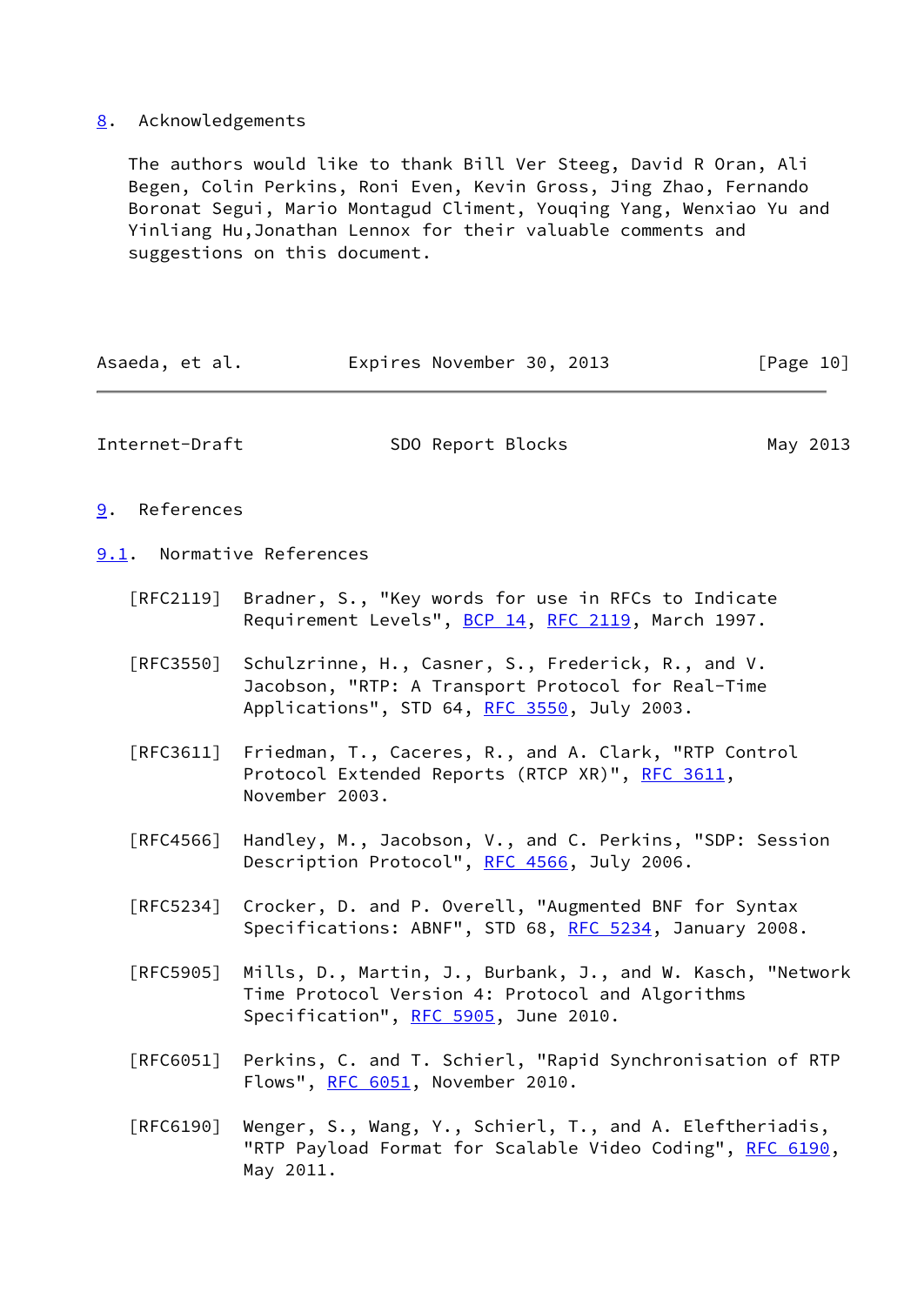[RFC6776] Wu, Q., "Measurement Identity and information Reporting using SDES item and XR Block", [RFC 6776](https://datatracker.ietf.org/doc/pdf/rfc6776), August 2012.

<span id="page-12-0"></span>[9.2](#page-12-0). Informative References

| [RFC6390] Clark, A. and B. Claise, "Guidelines for Considering New |
|--------------------------------------------------------------------|
| Performance Metric Development", RFC 6390, October 2011.           |

- [RFC6792] Wu, Q., "Guidelines for Use of the RTP Monitoring Framework", [RFC 6792,](https://datatracker.ietf.org/doc/pdf/rfc6792) November 2012.
- <span id="page-12-3"></span> [TR-126] BBF Forum, "Triple-play Services Quality of Experience (QoE) Requirements", December 2006.
- [Y.1540] ITU-T, "ITU-T Rec. Y.1540, IP packet transfer and availability performance parameters", November 2007.

| Asaeda, et al. | Expires November 30, 2013 | [Page 11] |
|----------------|---------------------------|-----------|
|                |                           |           |

<span id="page-12-2"></span>

| Internet-Draft | SDO Report Blocks | May 2013 |
|----------------|-------------------|----------|
|                |                   |          |

<span id="page-12-1"></span>[Appendix A.](#page-12-1) Metrics represented using [RFC6390](https://datatracker.ietf.org/doc/pdf/rfc6390) Template

 RFC EDITOR NOTE: please change XXXX in [RFCXXXX] by the new RFC number, when assigned.

- a. Initial Synchronization Delay Metric
	- \* Metric Name: RTP Initial Synchronization Delay
	- \* Metric Description: See [Section 2.1](#page-4-1), Initial Synchronization Delay term [RFCXXXX].
	- \* Method of Measurement or Calculation: See [section 3.2](#page-5-2), Initial Synchronization Delay definition [RFCXXXX].
	- \* Units of Measurement: See [section 3.2](#page-5-2), Initial Synchronization Delay definition [RFCXXXX].
	- \* Measurement Point(s) with Potential Measurement Domain: See [section 3,](#page-4-2) 1st paragraph [RFCXXXX].
	- \* Measurement Timing: See [section 3,](#page-4-2) 2nd paragraph [RFCXXXX] for measurement timing.
	- \* Use and applications: See **section 1.4** [RFCXXXX].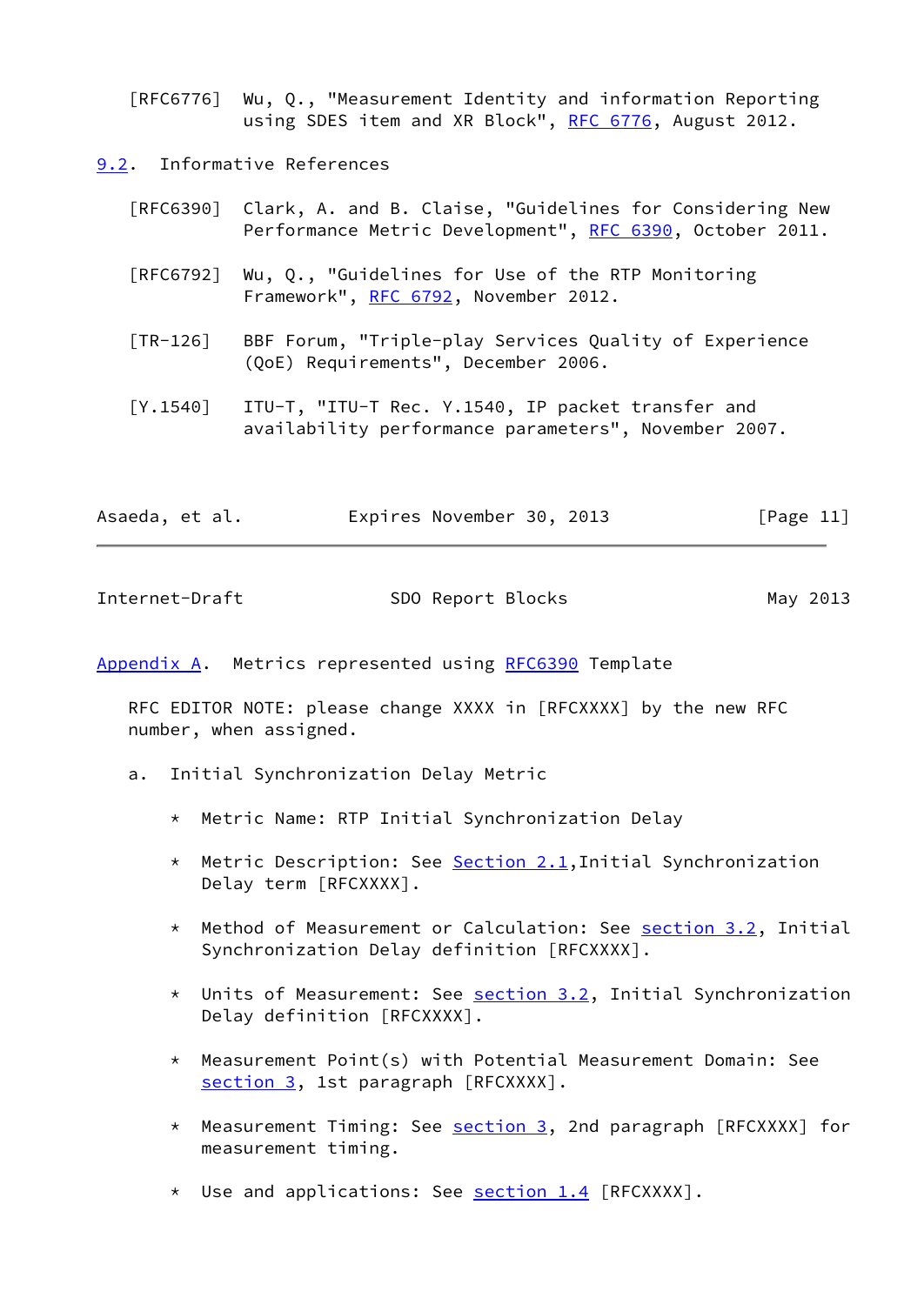- \* Reporting model: See [RFC3611.](https://datatracker.ietf.org/doc/pdf/rfc3611)
- b. Synchronization Offset Metric
	- \* Metric Name: RTP Synchronization Offset Delay
	- \* Metric Description: See [Section 2.1](#page-4-1), Synchronization Offset term [RFCXXXX].
	- \* Method of Measurement or Calculation: See [section 4.2](#page-7-1), Initial Synchronization Delay definition [RFCXXXX].
	- \* Units of Measurement: See [section 4.2](#page-7-1), Initial Synchronization Delay definition [RFCXXXX].
	- \* Measurement Point(s) with Potential Measurement Domain: See [section 4,](#page-6-0) 2nd paragraph [RFCXXXX].
	- \* Measurement Timing: See [section 4,](#page-6-0) 3rd paragraph [RFCXXXX] for measurement timing and [section 4.2](#page-7-1) [RFCXXXX] for Interval Metric flag.

| Asaeda, et al. | Expires November 30, 2013 |  | [Page 12] |  |
|----------------|---------------------------|--|-----------|--|
|                |                           |  |           |  |

<span id="page-13-1"></span>Internet-Draft SDO Report Blocks May 2013

- \* Use and applications: See [section 1.4](#page-2-4) [RFCXXXX].
- \* Reporting model: See [RFC3611.](https://datatracker.ietf.org/doc/pdf/rfc3611)

## <span id="page-13-0"></span>[Appendix B.](#page-13-0) Change Log

 Note to the RFC-Editor: please remove this section prior to publication as an RFC.

<span id="page-13-2"></span>[B.1](#page-13-2). [draft-ietf-xrblock-rtcp-xr-syncronization-06](https://datatracker.ietf.org/doc/pdf/draft-ietf-xrblock-rtcp-xr-syncronization-06)

The following are the major changes compared to previous version:

Some Editorial changes.

<span id="page-13-3"></span>[B.2](#page-13-3). [draft-ietf-xrblock-rtcp-xr-syncronization-05](https://datatracker.ietf.org/doc/pdf/draft-ietf-xrblock-rtcp-xr-syncronization-05)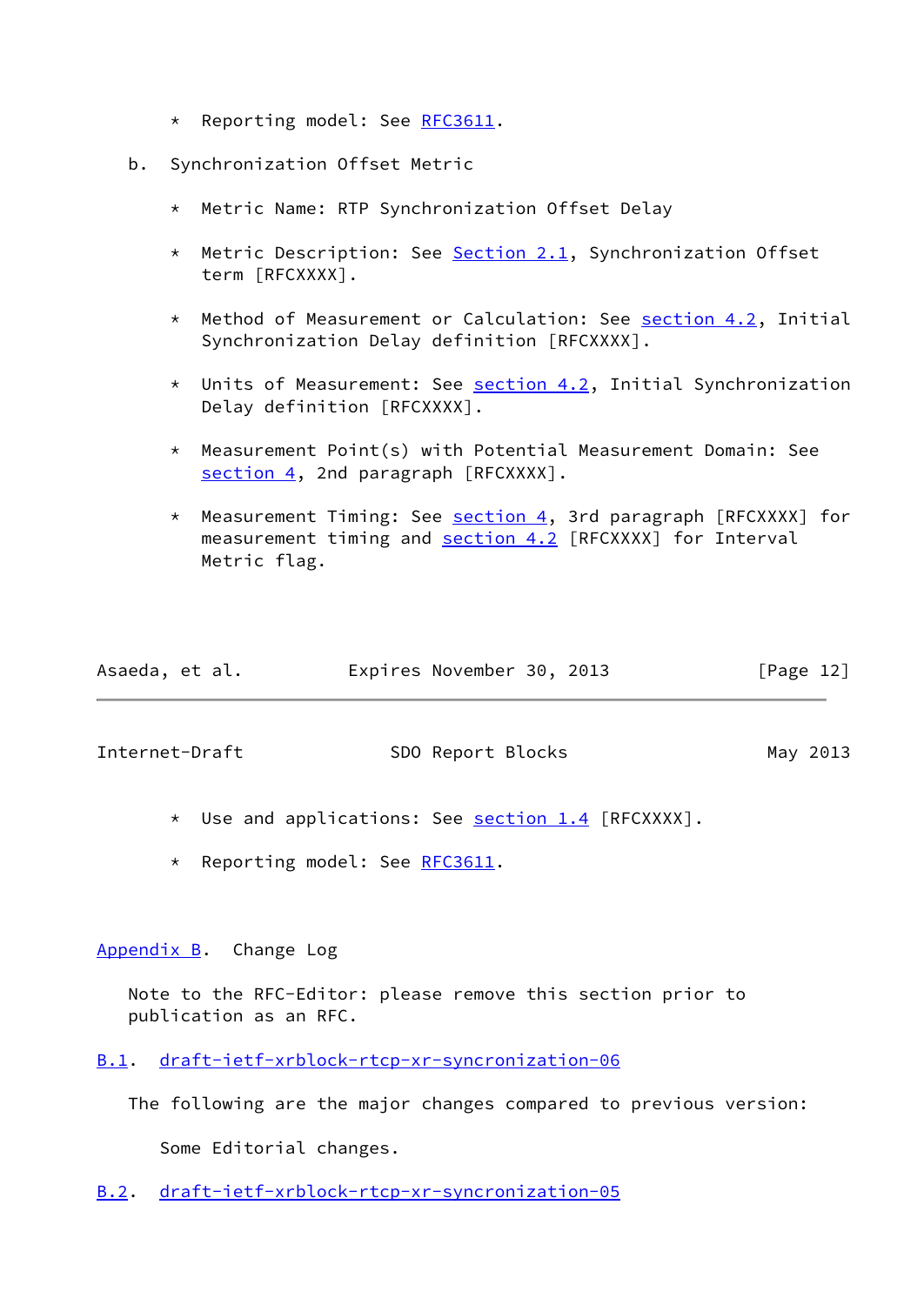The following are the major changes compared to previous version:

Editorial changes and typo fixed.

<span id="page-14-0"></span>[B.3](#page-14-0). [draft-ietf-xrblock-rtcp-xr-syncronization-04](https://datatracker.ietf.org/doc/pdf/draft-ietf-xrblock-rtcp-xr-syncronization-04)

The following are the major changes compared to previous version:

 Additional text to clarify on how to distinguish report stream from reference stream. Other Editorial changes.

<span id="page-14-1"></span>[B.4](#page-14-1). [draft-ietf-xrblock-rtcp-xr-syncronization-03](https://datatracker.ietf.org/doc/pdf/draft-ietf-xrblock-rtcp-xr-syncronization-03)

The following are the major changes compared to previous version:

 Remove the need to signal the reference source in the synchronisation offset metrics RTCP XR report. Apply [RFC6390](https://datatracker.ietf.org/doc/pdf/rfc6390) template to metrics in the appendix. Other editorial changes to get inline with other XRBLOCK drafts.

<span id="page-14-2"></span>[B.5](#page-14-2). [draft-ietf-xrblock-rtcp-xr-syncronization-02](https://datatracker.ietf.org/doc/pdf/draft-ietf-xrblock-rtcp-xr-syncronization-02)

The following are the major changes compared to previous version:

 Editorial change based on comments raised on the list and in the IETF85 meeting

| Asaeda, et al. | Expires November 30, 2013 |  | [Page 13] |
|----------------|---------------------------|--|-----------|
|                |                           |  |           |

<span id="page-14-3"></span>Internet-Draft SDO Report Blocks May 2013

Authors' Addresses

 Hitoshi Asaeda National Institute of Information and Communications Technology 4-2-1 Nukui-Kitamachi Koganei, Tokyo 184-8795 Japan

Email: asaeda@nict.go.jp